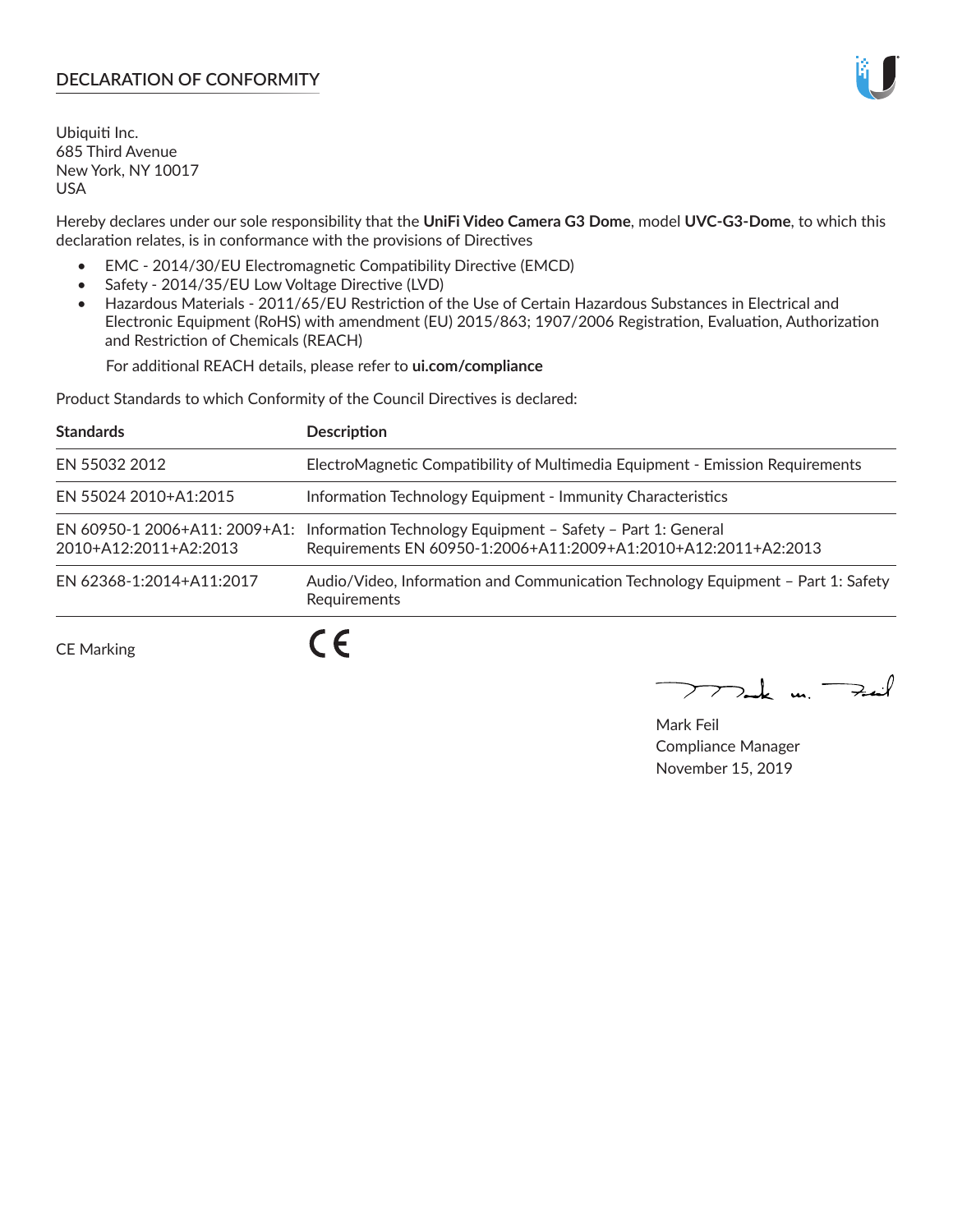# **DECLARATION OF CONFORMITY**



### **български** [Bulgarian]

С настоящото Ubiquiti декларира, че това устройство UVC-G3-Dome е в съответствие със съществените изисквания и други приложими разпоредби на Директиви 2014/30/ЕС, 2014/35/ЕС.

### **Hrvatski** [Croatian]

Ubiquiti ovim putem izjavljuje da je ovaj uređaj UVC-G3-Dome sukladan osnovnim zahtjevima i ostalim bitnim odredbama Direktiva 2014/30/EU, 2014/35/EU.

# **Čeština** [Czech]

Ubiquiti tímto prohlašuje, že toto UVC-G3-Dome zařízení, je ve shodě se základními požadavky a dalšími příslušnými ustanoveními směrnic 2014/30/EU, 2014/35/EU.

## **Dansk** [Danish]

Hermed, Ubiquiti, erklærer at denne UVC-G3-Dome enhed, er i overensstemmelse med de væsentlige krav og øvrige relevante krav i direktiver 2014/30/EU, 2014/35/EU.

## **Nederlands** [Dutch]

Hierbij verklaart Ubiquiti, dat deze UVC-G3-Dome apparaat, in overeenstemming is met de essentiële eisen en de andere relevante bepalingen van richtlijnen 2014/30/EU, 2014/35/EU.

#### **English**

Hereby, Ubiquiti, declares that this UVC-G3-Dome device, is in compliance with the essential requirements and other relevant provisions of Directives 2014/30/EU, 2014/35/EU.

## **Eesti keel** [Estonian]

Käesolevaga Ubiquiti kinnitab, et antud UVC-G3-Dome seade, on vastavus olulistele nõuetele ja teistele asjakohastele sätetele direktiivide 2014/30/EL, 2014/35/EL.

#### **Suomi** [Finnish]

Täten Ubiquiti vakuuttaa, että tämä UVC-G3-Dome laite, on yhdenmukainen olennaisten vaatimusten ja muiden sitä koskevien direktiivien 2014/30/EU, 2014/35/EU.

#### **Français** [French]

Par la présente Ubiquiti déclare que l'appareil UVC-G3-Dome, est conforme aux exigences essentielles et aux autres dispositions pertinentes des directives 2014/30/UE, 2014/35/UE.

#### **Deutsch** [German]

Hiermit erklärt Ubiquiti, dass sich dieses UVC-G3-Dome Gerät, in Übereinstimmung mit den grundlegenden Anforderungen und den anderen relevanten Vorschriften der Richtlinien 2014/30/EU, 2014/35/EU befindet.

#### **Ελληνικά** [Greek]

Δια του παρόντος, Ubiquiti, δηλώνει ότι αυτή η συσκευή UVC-G3-Dome, είναι σε συμμόρφωση με τις βασικές απαιτήσεις και τις λοιπές σχετικές διατάξεις των οδηγιών 2014/30/EE, 2014/35/EE.

#### **Magyar** [Hungarian]

Ezennel Ubiquiti kijelenti, hogy ez a UVC-G3-Dome készülék megfelel az alapvető követelményeknek és más vonatkozó 2014/30/EU, 2014/35/EU irányelvek rendelkezéseit.

#### **Íslenska** [Icelandic]

Hér, Ubiquiti, því yfir að þetta UVC-G3-Dome tæki er í samræmi við grunnkröfur og önnur viðeigandi ákvæði tilskipana 2014/30/ESB, 2014/35/ESB.

#### **Italiano** [Italian]

Con la presente, Ubiquiti, dichiara che questo dispositivo UVC-G3-Dome, è conforme ai requisiti essenziali ed alle altre disposizioni pertinenti delle direttive 2014/30/UE, 2014/35/UE.